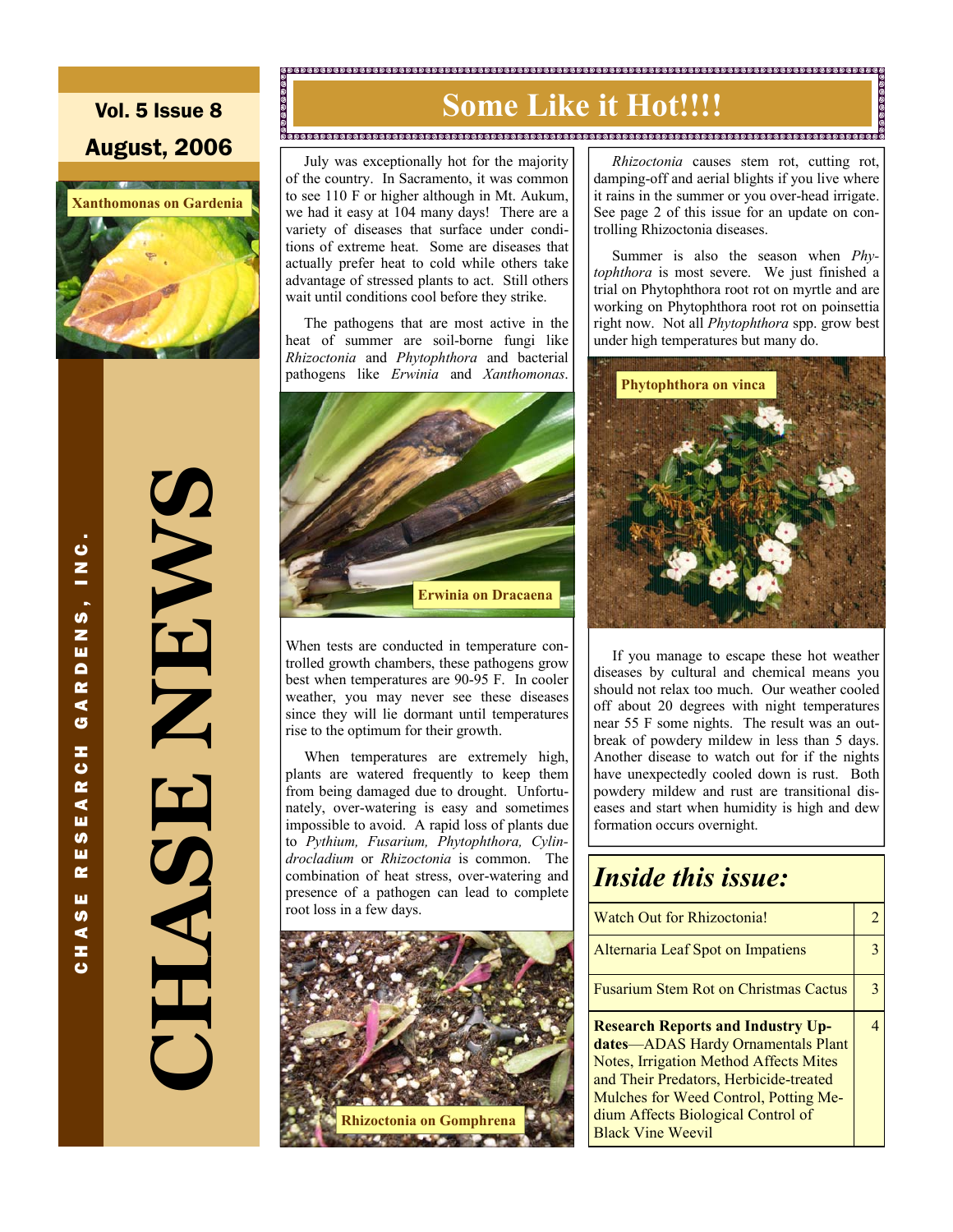# **Watch Out for Rhizoctonia!**

 We work on *Rhizoctonia* every year and just like *Phytophthora* the trials have to wait for heat. Unfortunately, we have all been getting more heat than we like or indeed than our crops like. But this is the time to do tests on *Rhizoctonia*. Last month we reported on use of soil drenches right after seeding Celosia for control of Rhizoctonia damping-off. The results were more or less what I would expect with the exception of the lack of benefits of using Chipco 26019. We repeated the trial in late June and early July and this time, Chipco 26019 (16 oz/100 gal) provided significant control. Disease severity was lower in the second trial. Other products were about the same as the first time with best control achieved with Medallion at 1 oz and 3336 (8 or 16 oz). Insignia, Terraclor and Heritage were also very good to excellent. The graph shows the average germination for the two trials.

 Last month we also trialed some experimental products for control of Rhizoctonia stem rot on common Impatiens. In this trial, we applied products as sprenches directed to the stem base twice on a 14-day interval. The table below shows the treatments and rates as well as the results of the trial.

| <b>Treatment</b>         | Rate/<br>$100$ gal   | Disease se-<br>verity |
|--------------------------|----------------------|-----------------------|
| Noninoculated<br>control |                      | 1.0a                  |
| Inoculated<br>control    |                      | 42d                   |
| Rhapsody                 | 2 quarts             | 3.4c                  |
| Cleary 3336              | 16 oz                | 1.0a                  |
| Rhapsody<br>and 3336     | 2 quarts<br>and 8 oz | 1.2a                  |
| Palladium                | 1 <sub>oz</sub>      | 1.0a                  |
| Palladium                | 2 oz                 | 1.0 a                 |
| Palladium                | 4 <sub>oz</sub>      | 14a                   |
| Palladium                | 6 <sub>oz</sub>      | 1.0a                  |
| Experimental A           | 8 oz                 | 1.0a                  |
| Experimental A           | 16 <sub>oz</sub>     | 1.0 a                 |
| <b>Experimental B</b>    | 8 oz                 | 2.4 <sub>b</sub>      |
| Experimental C           | 2 quarts             | 1.0a                  |



**seedlings (two trials) products were applied in oz/100 gal once.** 

 We found that Rhapsody at 2 quarts/100 gal (1/2%) did not provide much control of this Rhizoctonia stem rot. Since the product is used as a foliar spray at present it did have a chance of working. It may have worked better at a higher rate. We generally see best control of foliar diseases with 1-1 1/2 % so choosing such a low rate for this trial may have resulted in a low level of control. All treatments with 3336 (8 or 16 oz/100 gal) gave excellent control as years of thiophanate methyl use for this disease would suggest.

 The new combination product from Syngenta (Palladium) gave excellent control when used at 1-6 oz, although a single plant in the 4 oz treatment did develop *Rhizoctonia*. Palladium is composed of fludioxinil (Medallion) and cyprodanil (an active ingredient we do not have for ornamentals at this time). The *Rhizoctonia* control is presumably given by the Medallion component.

 Finally, we include three experimental products being researched and developed by Cleary Chemical. This test indicates that Exp. A and Exp. C will be excellent products for *Rhizoctonia* prevention. Exp. C (a combination of thiophanate methyl and iprodione) would be expected to give superior performance on Rhizoctonia due to its active ingredients. Exp. B gave significant but less preventative control at the rate tested. It is good to know our choices for disease control

continue to grow.



**Some of the most common plants attacked by Rhizoctonia** 

Stock (Matthiola—above) damping-off Celosia damping-off Vinca damping-off Gomphrena damping-off Impatiens damping-off and stem rot Poinsettia cutting rot and stem rot

Hydrangea cutting rot

Fern aerial blight

Ligustrum web blight

Pittosporum web blight

Azalea web blight

VOL.  $5$  ISSUE 8 **Page 2** 

Numbers followed by different letters are significantly different.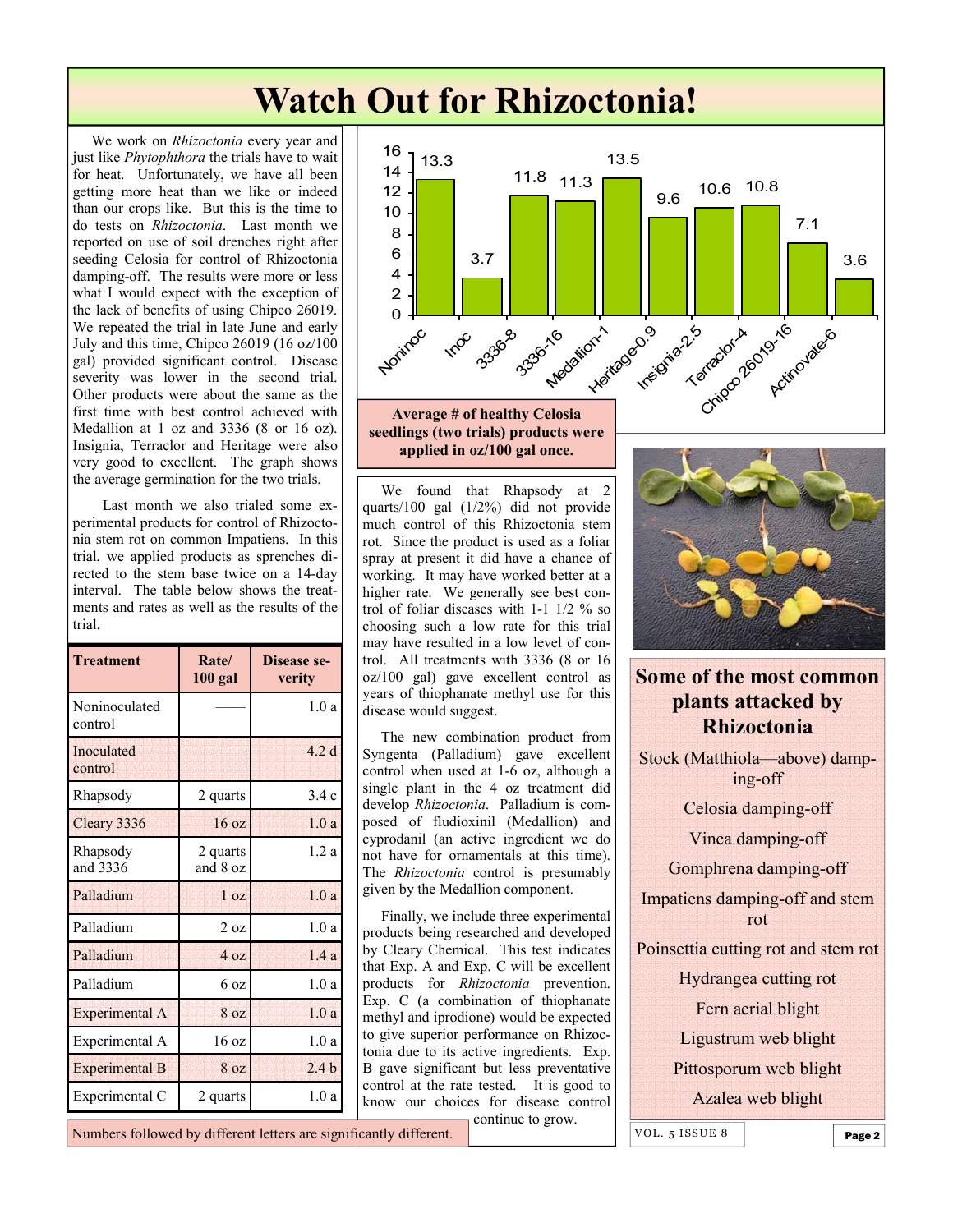## **Alternaria Leaf Spot on Impatiens**

 We often run Alternaria leaf spot tests on impatiens, pittosporum and zinnia. This season we got ready for a zinnia test only to find our zinnia isolate of Alternaria was DEAD. The species of Alternaria are distinct for these three plants and cannot be interchanged, unfortunately. They also don't survive for long periods in tests tubes. So we dumped the zinnias and started over a few weeks later with impatiens. The first test (orange portion of the table) had very high disease pressure while the second test (green portion of the table) had low disease pressure. The tests were run at about the same time (end of June through mid-July) but the temperature during the inoculation period was considerably higher for the second test than it was for the first test and resulted in a lower disease incidence.

 The first trial was started on 22 June and employed two foliar applications on a 7-day interval. Plants were inoculated with spores of *Alternaria alternata* three days after the first fungicide application. The second trial was started on 20 June and fungicides were applied four times on a 7-day interval. In this case, inoculation occurred one day after the first fungicide spray. Number of leaf spots per pot was recorded 5 days after the final fungicide treatment for the first trial and one day after the final fungicide

treatment for the second trial.

| <b>Treatment</b>      | Rate/100 gal        | Disease control        |
|-----------------------|---------------------|------------------------|
| <b>Experimental D</b> | 10 <sub>oz</sub>    | Very good              |
| Pentathlon and Exp. D | $24$ oz and $10$ oz | Excellent              |
| Pentathlon            | $24 \text{ oz}$     | Very good              |
| Heritage              | 1 <sub>oz</sub>     | Very good o excellent  |
| Insignia              | 2.5 oz              | Very good to excellent |
| Compass O             | 1 <sub>oz</sub>     | Very good to excellent |
| Palladium             | 2 oz                | Excellent              |
| Palladium             | 4 oz                | Excellent              |
| <b>Experimental E</b> | 2 <sub>oz</sub>     | Very good              |
| Medallion             | $2 \text{ oz}$      | Excellent              |
| Heritage              | 1 <sub>oz</sub>     | Very good              |
| <b>Daconil Ultrex</b> | $1.4$ lb            | Excellent              |
| Insignia              | 2 oz                | Very good              |
| Insignia              | 4 oz                | Some                   |
| <b>Experimental F</b> | 80z                 | Good                   |
| <b>Experimental G</b> | $7 \text{ oz}$      | Very good to excellent |
| 1.1 <sub>1</sub>      |                     |                        |

 We had a few treatents in both trials. mely Insignia (slightly fferent rates) and Herige. Under high disse pressure all three robilurins (Heritage, signia and Compass O) ch gave very good to cellent prevention of Alternaria leaf spot. nder low disease pressure Heritage and Insiga resulted in very good ntrol. It seems that a w spots may form in eated plants regardless disease pressure hich is the opposite of nventional wisdom.

 P e n t a t h l o n hancozeb) or Exp. D ach from SePRO) gave ry good control but hen the two products ere combined control as excellent.

Palladium (Syngenta

combination of fludioxinil and cyprodanil), Medallion (fludioxinl) and Daconil Ultrex each resulted in 100% control. Exp. E (from Syngenta) gave very good control. Exp. F and G are both from BASF and they resulted in good or very good to excellent control, respectively. We still have to do the zinnia trial so you can look for results of that trial in October.

## **Fusarium Stem Rot on Christmas Cactus**

 Sometimes I miss working on diseases I saw often during the 14 years I spent in Florida. Since some of them occur throughout the US, we can still perform trials. One of these diseases is Fusarium stem (or cladophyll) rot on Christmas cactus. We did one trial (see June Chase News) with low disease pressure and we decided to repeat it last month. This time we had slightly higher disease pressure and added two treatments (3336 and Chipco 26109). Fungicides were sprayed twice on a 7-day interval and plants were inoculated (including wounding with a dissecting needle) 3 days after the first application. Rates are given in oz/100 gal). We rated the number of stem spots (mainly at wounds) one week after the  $\overline{\text{Vol. } 5 \text{ ISSUE } 8}$  final application.

 Results from the two trials were very similar so they were combined. The best products were Heritage and Insignia (both strobilurins). Compass O is also a strobilurin but did not work quite as well on this disease. Medallion was as effective as Compass O but the remaining products gave